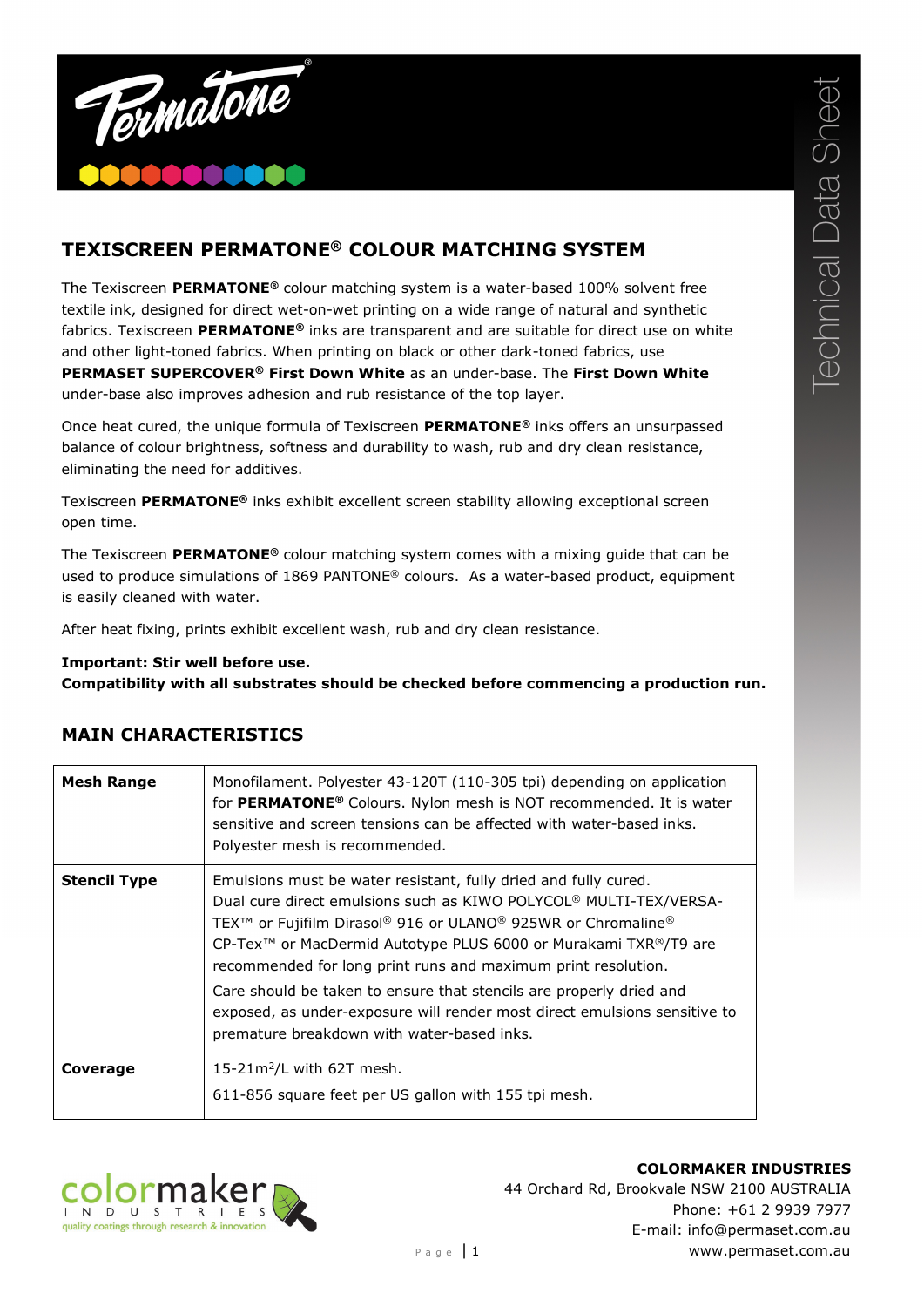

| <b>Fabrics</b>   | Cotton, linen, hemp, silk, cotton/polyester blends, polyester and most<br>synthetic fabrics. The fastness to wash and dry cleaning on wool may be<br>diminished.                                                                                                                                                                                                                                                                                                                                                                                                                                          |
|------------------|-----------------------------------------------------------------------------------------------------------------------------------------------------------------------------------------------------------------------------------------------------------------------------------------------------------------------------------------------------------------------------------------------------------------------------------------------------------------------------------------------------------------------------------------------------------------------------------------------------------|
| <b>Squeegee</b>  | Sharp square urethane squeegees from 60 to 75 Shore hardness are<br>recommended for best image reproduction.                                                                                                                                                                                                                                                                                                                                                                                                                                                                                              |
| <b>Printing</b>  | Ensure that there is adequate ink on the screen for an even print. Between<br>prints, ensure that ink is flooded over the entire image area to prevent<br>drying-in. Ensure that screen emulsions and blockout are water-resistant<br>and fully cured.<br>IMPORTANT: When printing with PERMATONE® inks, it is essential<br>to flood the image area after lifting the screen following each print<br>stroke. Thin deposits of ink retained in the mesh will be prone to<br>drying in if left unflooded. By flooding straight away, fresh ink wets<br>out these deposits and prevents premature drying in. |
| <b>Open Time</b> | If drying in the screen too quickly, add 1-2% PERMASET® Print Retarder                                                                                                                                                                                                                                                                                                                                                                                                                                                                                                                                    |
| <b>Drying</b>    | For optimum wash and colour fastness, prints should be fully heat cured.<br>Whilst the below information is a guide, the curing schedule used should be<br>chosen to suit the heat resistance of the fabric being printed.<br>Care must be taken with IR dryers to ensure that prints are fully cured.<br>When printing on synthetic blends and fabrics, a lower curing temperature<br>and longer drying time is recommended. If your drying conditions fall<br>outside these recommendations, please contact your local representative                                                                   |
|                  | for technical assistance.                                                                                                                                                                                                                                                                                                                                                                                                                                                                                                                                                                                 |
|                  | The following curing guidelines are recommendations for ink deposit<br>temperatures, not dryer temperatures. This should be checked with<br>temperature strips or IR gun to ensure that appropriate temperatures are<br>achieved.                                                                                                                                                                                                                                                                                                                                                                         |
|                  | 2-3 minutes @ 160°C (320°F)                                                                                                                                                                                                                                                                                                                                                                                                                                                                                                                                                                               |
|                  | 5-6 minutes @ 140°C (285°F)                                                                                                                                                                                                                                                                                                                                                                                                                                                                                                                                                                               |
|                  | 8-9 minutes @ 120°C (250°F)                                                                                                                                                                                                                                                                                                                                                                                                                                                                                                                                                                               |
|                  | If using PERMASET <sup>®</sup> Print Retarder in the ink, note that this will also<br>slow drying in the oven. Ensure that a test wash is completed to confirm<br>that cure regime is adequate.                                                                                                                                                                                                                                                                                                                                                                                                           |







**COLORMAKER INDUSTRIES** 44 Orchard Rd, Brookvale NSW 2100 AUSTRALIA Phone: +61 2 9939 7977 E-mail: info@permaset.com.au Page 2 Www.permaset.com.au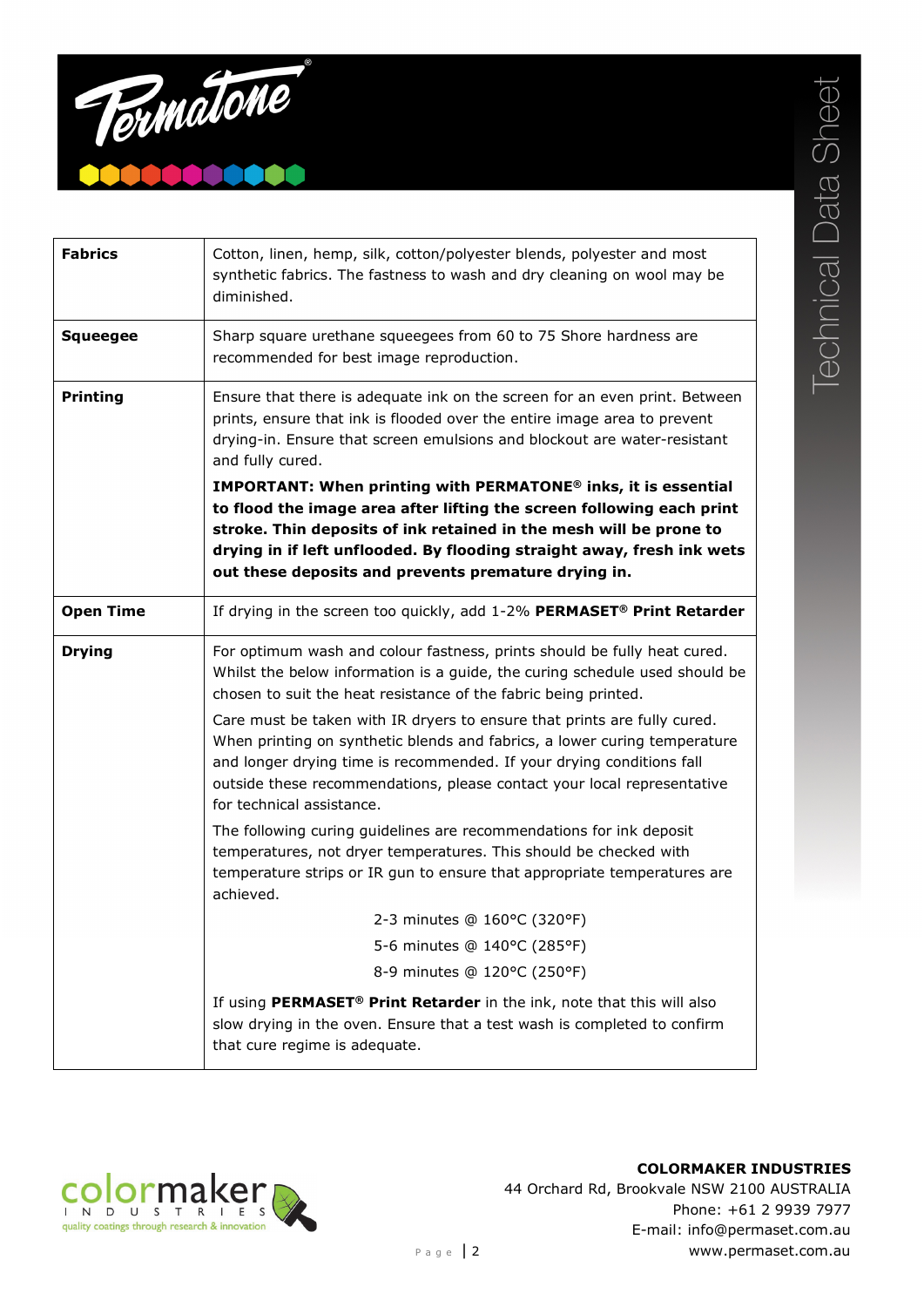

| Light Fastness is very good-excellent. Most colours achieve a rating of 8/8<br>on the Blue Wool Scale (BWS), but all Colours except Glow Colours rate not<br>less than 6/8. Figures for the Glow range are substantially lower, but not<br>quantified at this time.<br>Colour Matches: Note that high temperatures combined with strong<br>detergents can cause colour changes in some colour matches. It is<br>therefore imperative that all formulations are checked for acceptable wash |
|--------------------------------------------------------------------------------------------------------------------------------------------------------------------------------------------------------------------------------------------------------------------------------------------------------------------------------------------------------------------------------------------------------------------------------------------------------------------------------------------|
| fastness properties prior to production.                                                                                                                                                                                                                                                                                                                                                                                                                                                   |
| If necessary, thin with up to 1-5% water. Wash screens out whilst still wet<br>with water and detergent. Dried in ink may be washed out with<br>conventional or eco-friendly screenwash.                                                                                                                                                                                                                                                                                                   |
| T-Shirts, flags, banners, sports and fashion wear. Swimwear, upholstery<br>and window furnishings. Yardage, cushions, table and bed linen, tea towels<br>and tote bags.                                                                                                                                                                                                                                                                                                                    |
| Organic approved textile inks for colour matching. Matt finish, solvent free,<br>low odour, intermixable, light-fast, non-bleeding colours. Brilliant<br>transparent shades. Excellent opacity with PERMASET SUPERCOVER <sup>®</sup><br>First Down White as an underbase. Soft handle. Excellent wash, rub and<br>dry clean resistance once cured. Ironable.                                                                                                                               |
| After heat curing, prints exhibit excellent resistance to wet and dry rub.                                                                                                                                                                                                                                                                                                                                                                                                                 |
| <b>PERMTONE<sup>®</sup></b> Colours<br><b>Black</b><br>White<br>Yellow RS<br>Yellow GS<br>Orange<br>Red YS<br>Red BS<br>Violet<br>Magenta<br>Blue<br>Green<br>Extender<br>Available in 1 L, 4 L and some colours in 15 L<br>Extender is also available in 200 L pack size (made to order only)                                                                                                                                                                                             |
|                                                                                                                                                                                                                                                                                                                                                                                                                                                                                            |





**COLORMAKER INDUSTRIES** 44 Orchard Rd, Brookvale NSW 2100 AUSTRALIA Phone: +61 2 9939 7977 E-mail: info@permaset.com.au Page | 3 WWW.permaset.com.au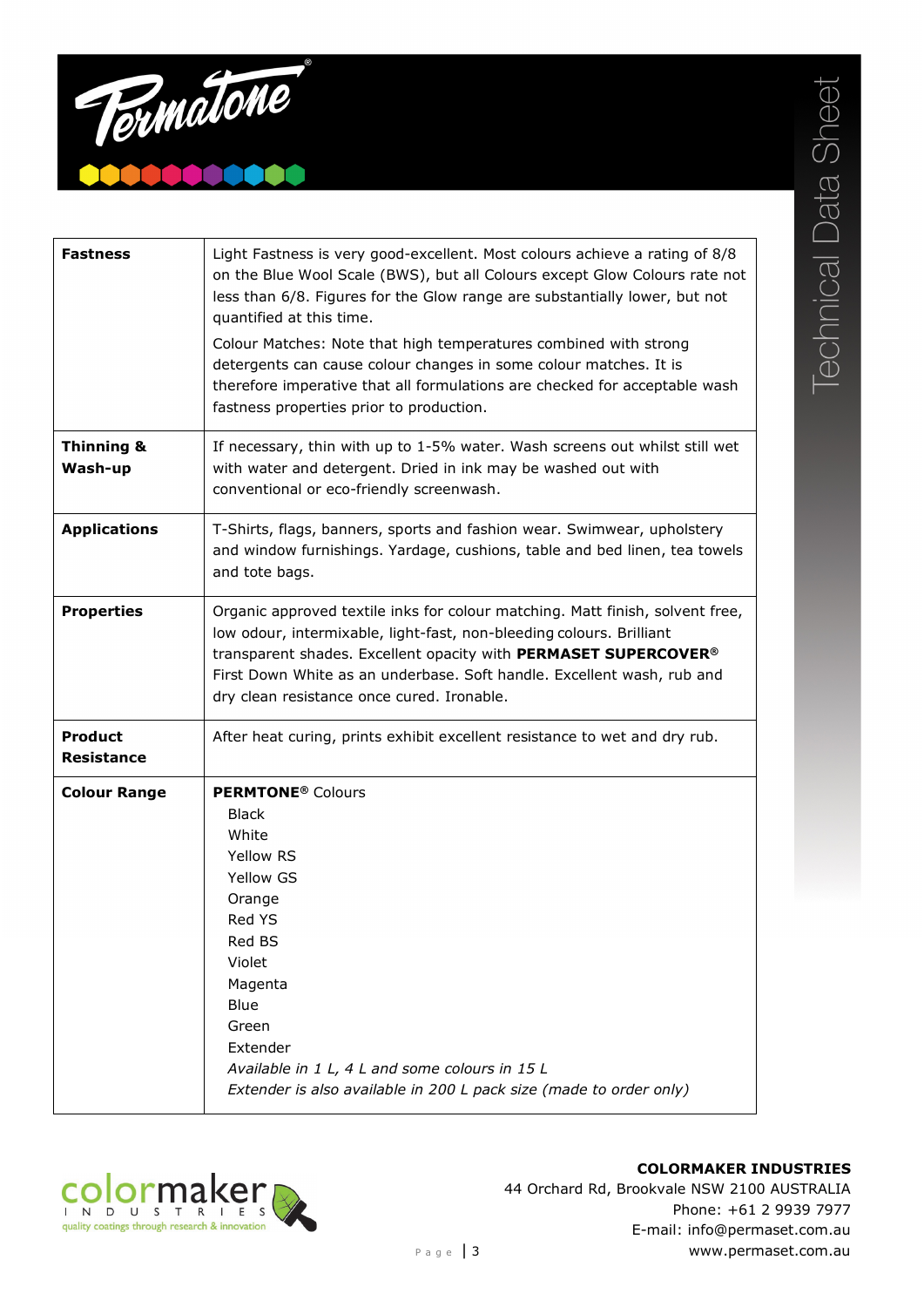

| <b>Ancillary</b><br><b>Products</b>        | Fabrics must be held in place during printing by means of a pressure<br>sensitive adhesive to ensure good definition and registration.<br>PERMASET <sup>®</sup> Table Adhesive is suitable for this purpose.<br>Available in 500 mL, 1 L, 5 L<br>Water based inks can be prone to drying in on the screen. To provide<br>longer open time, PERMASET® Print Retarder can be added in very<br>small amounts (1-2%) to slow the drying in process.<br>Available in 500 mL, 1 L, 5 L & 15 L                                                                  |
|--------------------------------------------|----------------------------------------------------------------------------------------------------------------------------------------------------------------------------------------------------------------------------------------------------------------------------------------------------------------------------------------------------------------------------------------------------------------------------------------------------------------------------------------------------------------------------------------------------------|
|                                            | PERMASET <sup>®</sup> Fabric Softener is a formulated product based on silicone<br>technology designed for use in textile printing. Addition of PERMASET®<br>Fabric Softener imparts a softer, drier hand feel to textile prints made<br>with products from the PERMATONE <sup>®</sup> ink range. It will also improve both<br>wet and dry rub fastness. PERMASET <sup>®</sup> Fabric Softener is beneficial when<br>printing on delicate fabrics where a soft handle in the print is a specific<br>requirement.<br>Available in 500 mL, 1 L, 5 L & 15 L |
| <b>Environmental</b><br><b>Information</b> | The Texiscreen PERMATONE <sup>®</sup> range is formulated to be environmentally<br>friendly with enhanced performance characteristics. PERMATONE® inks do<br>not contain ozone depleting chemicals such as CFCs and HCFCs. They are<br>also formulated free of aromatic hydrocarbons. The PERMATONE <sup>®</sup> range<br>is free of volatile organic solvent (VOC) and does not contain any PVC resin<br>nor phthalate plasticisers. The PERMATONE® range are also free from<br>Lead and other heavy metals.                                            |
|                                            | All 12 mixing bases of the PERMATONE® colour<br><b>SSOCIA</b><br>matching system and PERMASET SUPERCOVER®<br>First Down White have been granted Approval from<br>the Soil Association in the UK as satisfying the<br>requirements of Global Organic Textile Standard<br>(GOTS) for non-organic chemical inputs for use in<br>organic textile processing.                                                                                                                                                                                                 |
|                                            | The Texiscreen PERMATONE <sup>®</sup> range also passed the Oeko-Tex® Standard<br>100 Class 1 and is safe to use on underwear, swimwear and even baby<br>clothes (infants under 2 years).                                                                                                                                                                                                                                                                                                                                                                |



**COLORMAKER INDUSTRIES** 44 Orchard Rd, Brookvale NSW 2100 AUSTRALIA Phone: +61 2 9939 7977 E-mail: info@permaset.com.au Page | 4 WWW.permaset.com.au